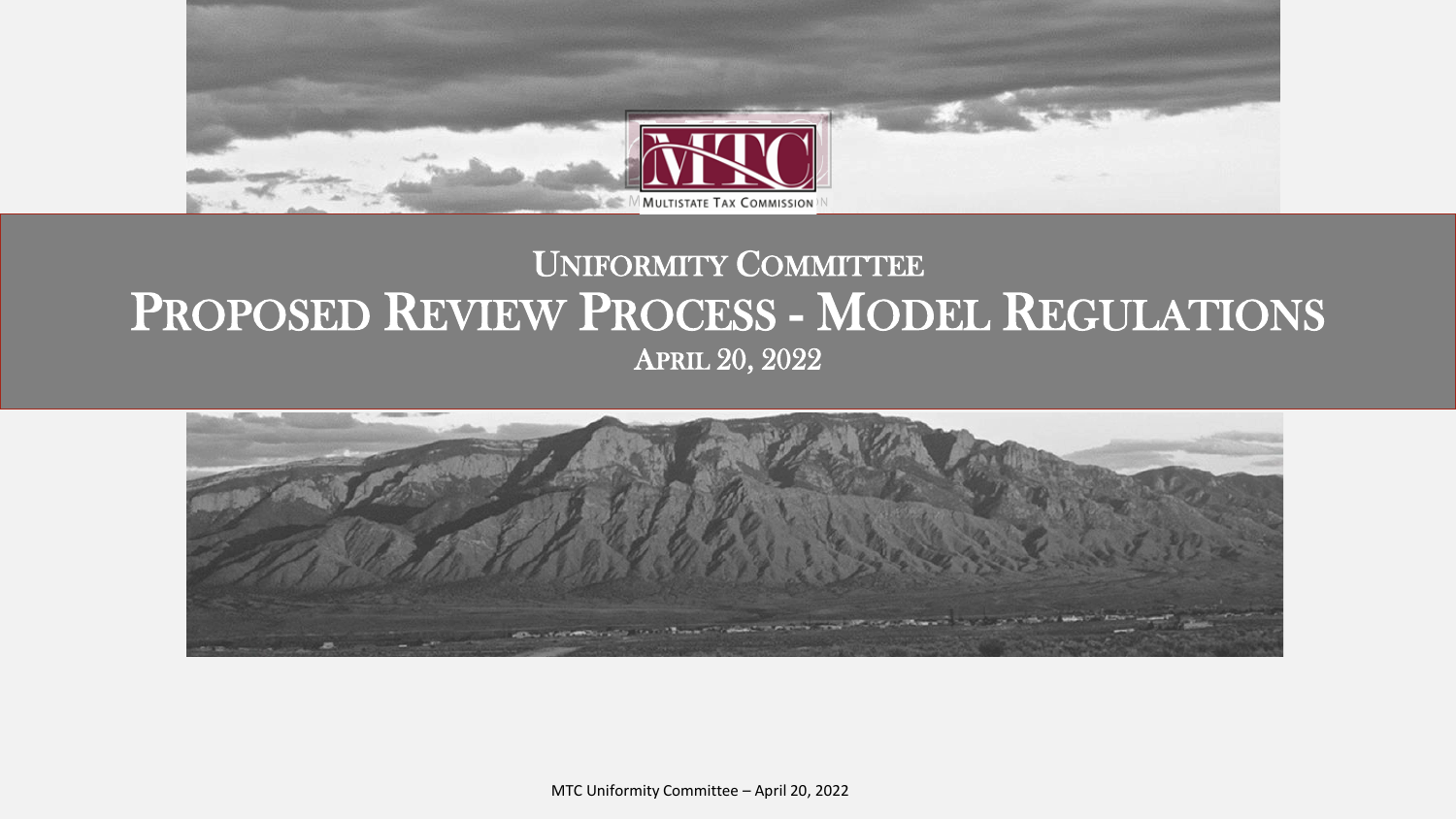Revisiting Proposal from November Meeting:

- Proposed Staff would review models and come back with recommendations for consolidating/conforming/updating changes to ensure consistency.
- Concerns
	- Need to have input on issues states are seeing.
	- Need to make sure states are aware of the models and how they work.
	- How to best accomplish all of this.

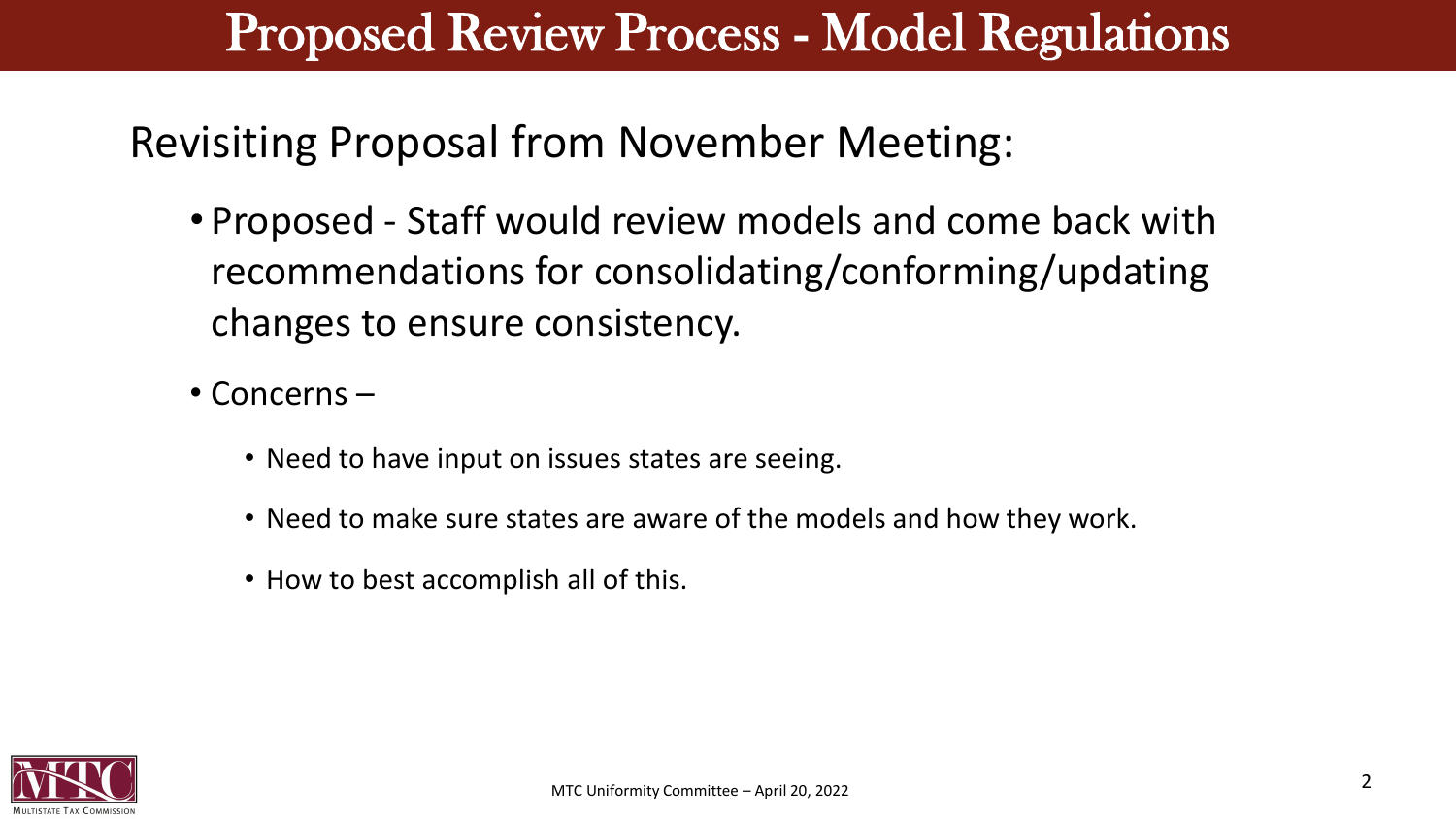#### **Receipts factor in the news:**

#### **"MTC Responds to Practitioners' Call for Market-Sourcing Rules"**

**Letter to the Editor – Tax Notes State – by Helen Hecht, April 4, 2022**

To the Editor,

. . .

"This is a response to the article, "Industry-Specific Market Sourcing Rules Needed, Practitioners Argue," of March 28, 2022. That article reports on a March 18 panel discussion held by the American Bar Association and Institute for Professionals in Taxation. The panel included state and local tax practitioners who commented on the need for specific industry rules and uniformity between the states for market-based sourcing — noting that the states' general rules are often "broad and vague," that taxpayers have questions about documentation requirements and fears of multiple taxation, and that specialized industries may need specific rules.

"The article doesn't say whether the panelists mentioned the efforts of the Multistate Tax Commission in this area. But as the Uniformity Counsel for the MTC, I read what the panelists said as an implicit endorsement of our efforts in drafting market-based sourcing rules.

"Finally, the MTC has long had special industry rules that have generally been consistent with market-based sourcing. To the extent additional special industry rules are needed, the MTC always welcomes the input of industry and practitioners, including suggestions as to what the rules should provide. Not only does this serve to foster open discussion on these important issues since our uniformity process is a public process, but it also serves to further the interest of uniformity and equity in taxation."

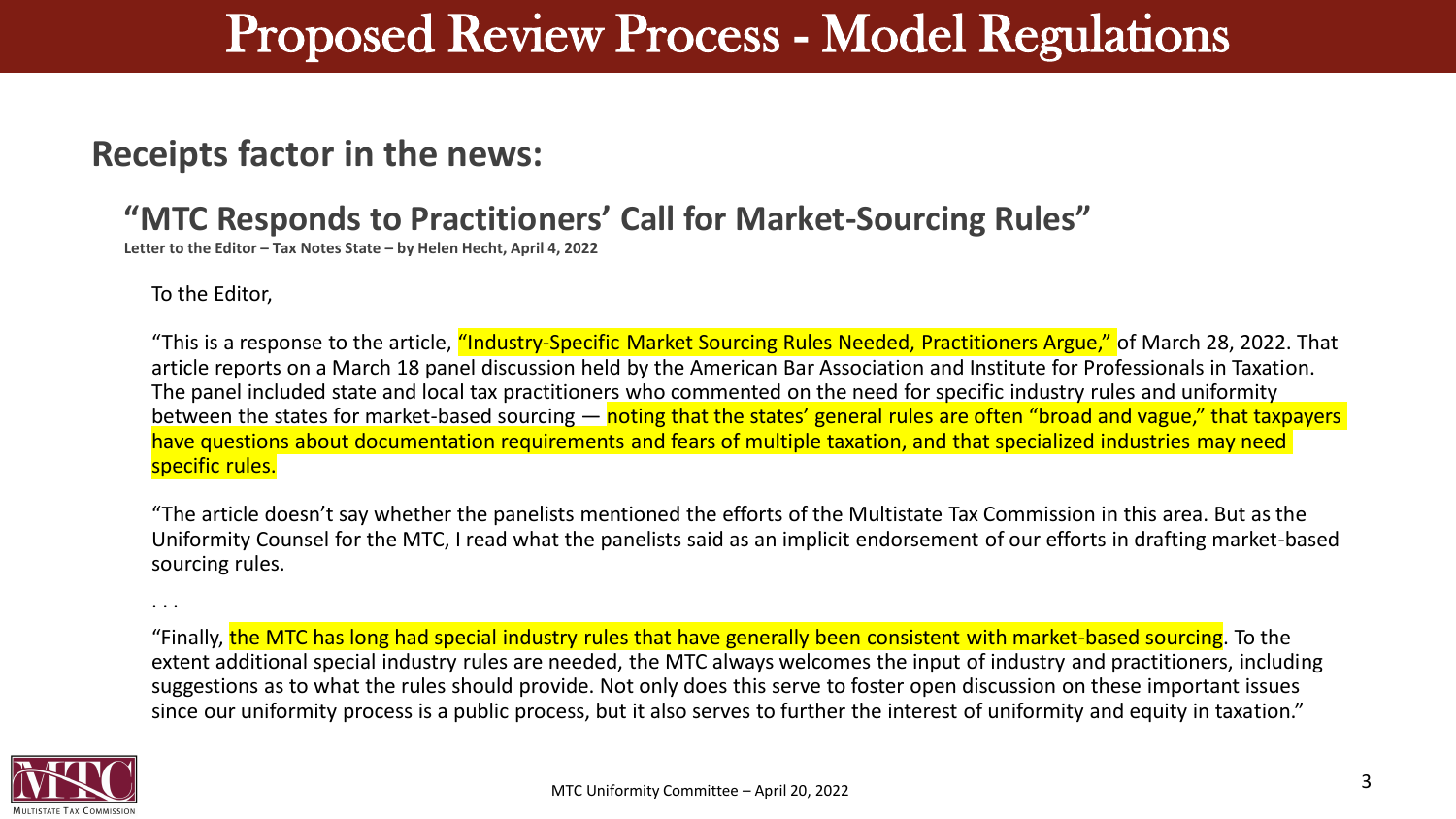#### Receipts Factor Trends:

- Market-based sourcing  $-$ 
	- 35 states Idaho being the latest
- Single receipts factor
	- 30 states Idaho being the latest
- Definition of receipts varies (when combining statutory definitions with regulatory definitions) –
	- From broad to narrow

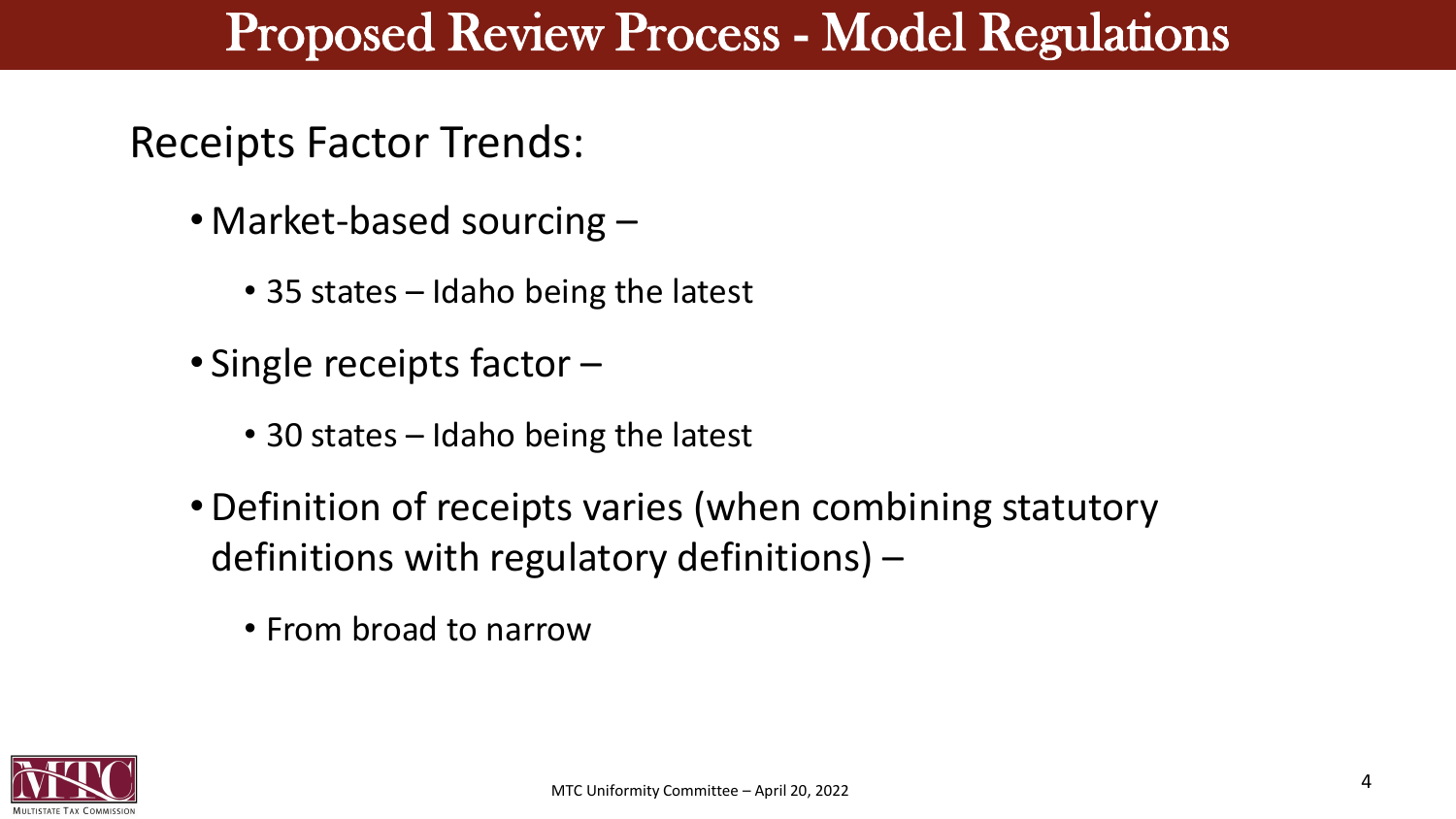| <b>Title</b>                                                                                    | <b>Related</b><br><b>Documents</b>                                                                                | <b>Date Adopted or Amended</b><br>by Commission                                                                                                 | <b>General Function</b>                                                                                                                                                                                                                                                                                                                                                                                                                  |  |  |
|-------------------------------------------------------------------------------------------------|-------------------------------------------------------------------------------------------------------------------|-------------------------------------------------------------------------------------------------------------------------------------------------|------------------------------------------------------------------------------------------------------------------------------------------------------------------------------------------------------------------------------------------------------------------------------------------------------------------------------------------------------------------------------------------------------------------------------------------|--|--|
| <b>Allocation and Apportionment Regulations</b>                                                 |                                                                                                                   |                                                                                                                                                 |                                                                                                                                                                                                                                                                                                                                                                                                                                          |  |  |
| <b>Model General Allocation and</b><br><b>Apportionment Regulations</b><br><b>Model in Word</b> | Document Library - archive for<br>Sections 1 and 17 rules.<br>Document Library - archive for<br>Section 18 rules. | Originally adopted 1973;<br>revised multiple times through<br>2010:<br>amended to implement<br>changes to Art. IV (UDITPA) in<br>2017 and 2018. | Provides general rules for implementing UDITPA--which is incorporated in the<br>Multistate Tax Compact as Article IV. The current version of the rules implement<br>changes adopted by the MTC to Sections 1, 17, and 18 in 2014 and 2015 to<br>change the definition of "receipts," to source receipts from services and<br>intangibles on a market basis, and to provide additional guidance on the use of<br>equitable apportionment. |  |  |
| <b>Special Rule: Airlines</b>                                                                   | <b>Airlines Archive</b>                                                                                           | 1983                                                                                                                                            | Provides special industry rules for allocating and apportioning the income of<br>airlines and for sourcing receipts, property, and payroll.                                                                                                                                                                                                                                                                                              |  |  |
| <b>Special Rule: Construction</b><br><b>Contractors</b>                                         |                                                                                                                   | 1980                                                                                                                                            | Provides special industry rules for allocating and apportioning the income of<br>construction contractors.                                                                                                                                                                                                                                                                                                                               |  |  |
| <b>Special Rule: Publishing</b>                                                                 | <b>Hearing Officer Report</b><br><b>Hearing Officer Report (Interim)</b>                                          | 1993                                                                                                                                            | Provides special industry rules for publishers including rules for sourcing<br>advertising receipts using a "circulation factor."                                                                                                                                                                                                                                                                                                        |  |  |

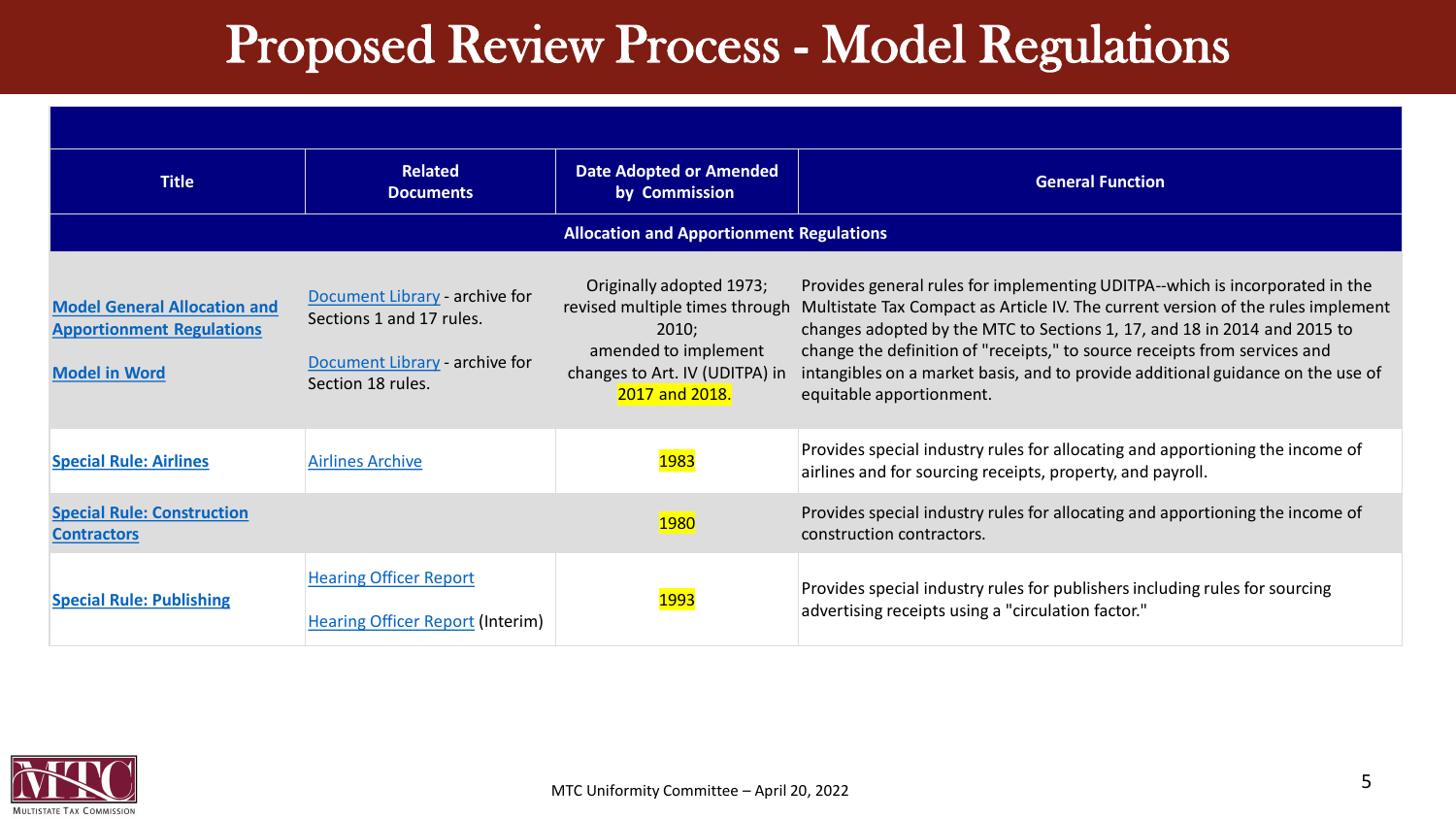| <b>Title</b>                                                                                                                   | <b>Related</b><br><b>Documents</b>                                                                    | <b>Date Adopted or Amended</b><br>by Commission | <b>General Function</b>                                                                                                                                                                                                                                                                                                                                                                          |  |
|--------------------------------------------------------------------------------------------------------------------------------|-------------------------------------------------------------------------------------------------------|-------------------------------------------------|--------------------------------------------------------------------------------------------------------------------------------------------------------------------------------------------------------------------------------------------------------------------------------------------------------------------------------------------------------------------------------------------------|--|
| <b>Allocation and Apportionment Regulations</b>                                                                                |                                                                                                       |                                                 |                                                                                                                                                                                                                                                                                                                                                                                                  |  |
| <b>Special Rule: Railroads</b>                                                                                                 |                                                                                                       | 1981                                            | Provides special industry rules for allocating and apportioning the income of<br>railroads and for sourcing receipts, property, and payroll.                                                                                                                                                                                                                                                     |  |
| <b>Special Rule: Television and</b><br><b>Radio Broadcasting</b>                                                               | <b>Hearing Officer Report (1989)</b><br><b>Hearing Officer Report (1995)</b>                          | Adopted - 1990<br>Amended - 1996                | Provides special industry rules for allocating and apportioning the income from<br>television and radio broadcasters including rules for sourcing receipts using an<br>"audience factor."                                                                                                                                                                                                        |  |
| <b>Special Rule: Trucking</b><br><b>Companies</b>                                                                              | <b>Hearing Officer Report</b>                                                                         | Adopted -1986<br>Amended - 1989                 | Provides special industry rules for allocating and apportioning the income of<br>trucking companies.                                                                                                                                                                                                                                                                                             |  |
| <b>Special Rule:</b><br><b>Telecommunications and</b><br><b>Ancillary Service Providers</b>                                    | <b>Hearing Officer Report (2008)</b><br><b>Supplemental Hearing Officer's</b><br><b>Report (2008)</b> | 2008                                            | Provides special industry rules for allocating and apportioning income of<br>telecommunications and ancillary service providers.                                                                                                                                                                                                                                                                 |  |
| <b>Special Rule: Receipts Factor -</b><br><b>Bank Holding Companies and</b><br><b>Subsidiaries</b>                             | <b>Document Library</b>                                                                               | 2018                                            | Expands the scope of the special industry rules for financial institutions' to<br>include bank holding companies, bank subsidiaries, and savings and loan holding<br>companies and subsidiaries                                                                                                                                                                                                  |  |
| <b>Recommended Formula for the</b><br><b>Apportionment and Allocation</b><br>of Net Income of Financial<br><b>Institutions</b> | <b>Document Library</b>                                                                               | Original - 1994<br>Amended - 2015               | Provides special industry allocation and apportionment rules for the financial<br>industry. The 2015 version modified the property factor of the original to<br>exclude loans (and therefore disposed of the SINAA test). The 2015 version also<br>modified the receipts factor to increase "market state" orientation and to reflect<br>changes in services provided by the financial industry. |  |

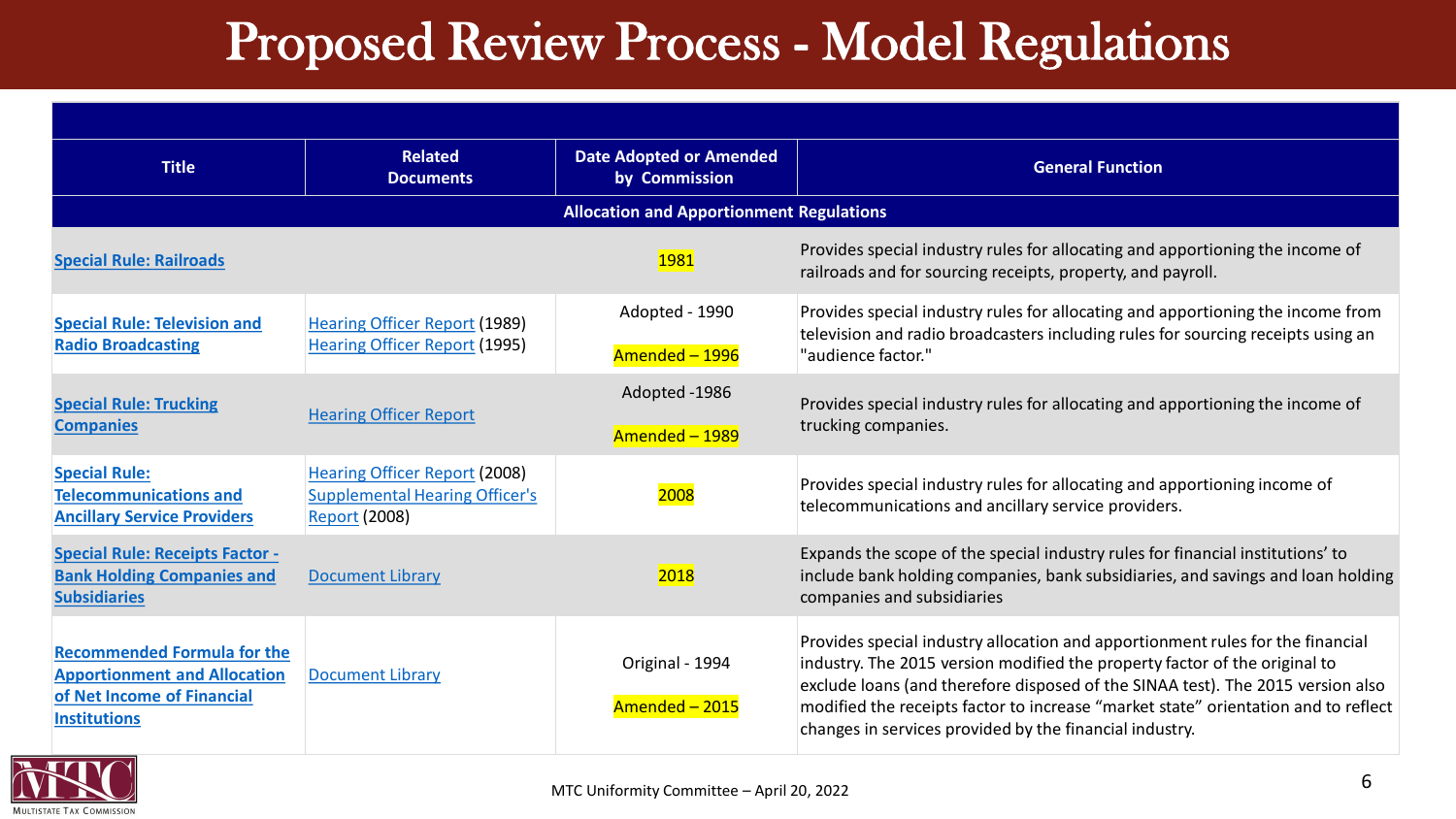#### Recent Litigation:

- Taxpayer who designed interiors of planes for Boeing argued the receipts (under the benefit's received approach) should be sourced to where the airline companies used the airline interiors, not where Boeing manufactured the airline interiors. (Held: For the state.) *Walter Dorwin Teague Assocs. v. Dep't of Revenue*, 500 P.3d 190, 195 (Wash. App. Div. 2 2021).
- Concerning when certain receipts should be included (and sourced) in the receipts factor. *Oracle Corp. v. Dep't of Revenue*, No. TC 5340, 2021 BL 402306 (Or. T.C. Oct. 6, 2021). See also *Chevron U.S.A. Inc. v. Dep't of Revenue*, No. TC-MD 190031N, 2021 BL 144003 (Or. T.C. Apr. 14, 2021)
- Concerning whether a single sales factor that include gain from sale of a business was unconstitutionally skewed. *Vectren Infrastructure Servs. Corp. v. Dep't of Treasury*, No. 345462, 2021 BL 376026 (Mich. Ct. App. Sept. 30, 2021).

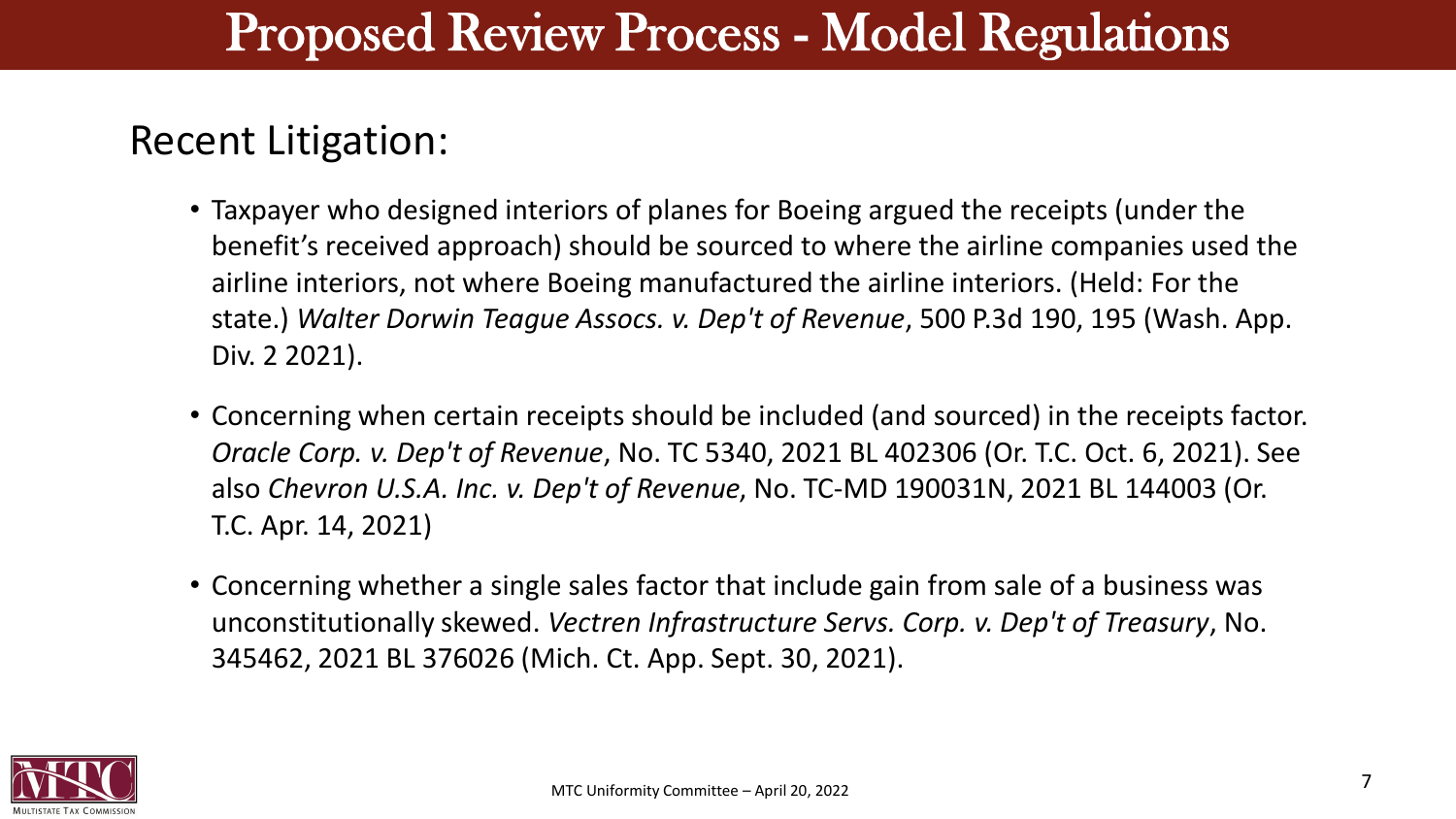#### Recent Litigation:

- Concerning the question how an audience factor for a cable TV/broadcasting company should be determined and which viewers (only subscribers or others) should be included in the factor. *Comcast Corp. & Subsidiaries v. Dep't of Revenue*, Or., No. TC 5265, 2020 BL 460822 (Or. T.C. Nov. 25, 2020).
- Whether a company connecting lenders and borrowers should source receipts based on the location of the lenders or the borrowers in the state. *Lendingtree v. State*, 460 P.3d 640, 641 (Wash. App. Div. 1 2020).
- How to source delivery/transportation services and whether MTC transportation regulations control delivery companies. See *Matter of United Parcel Service Inc. (Ohio) & Affiliates*, No. 19-27, N.M. Admin. Hearings Office (Oct. 25, 2019).

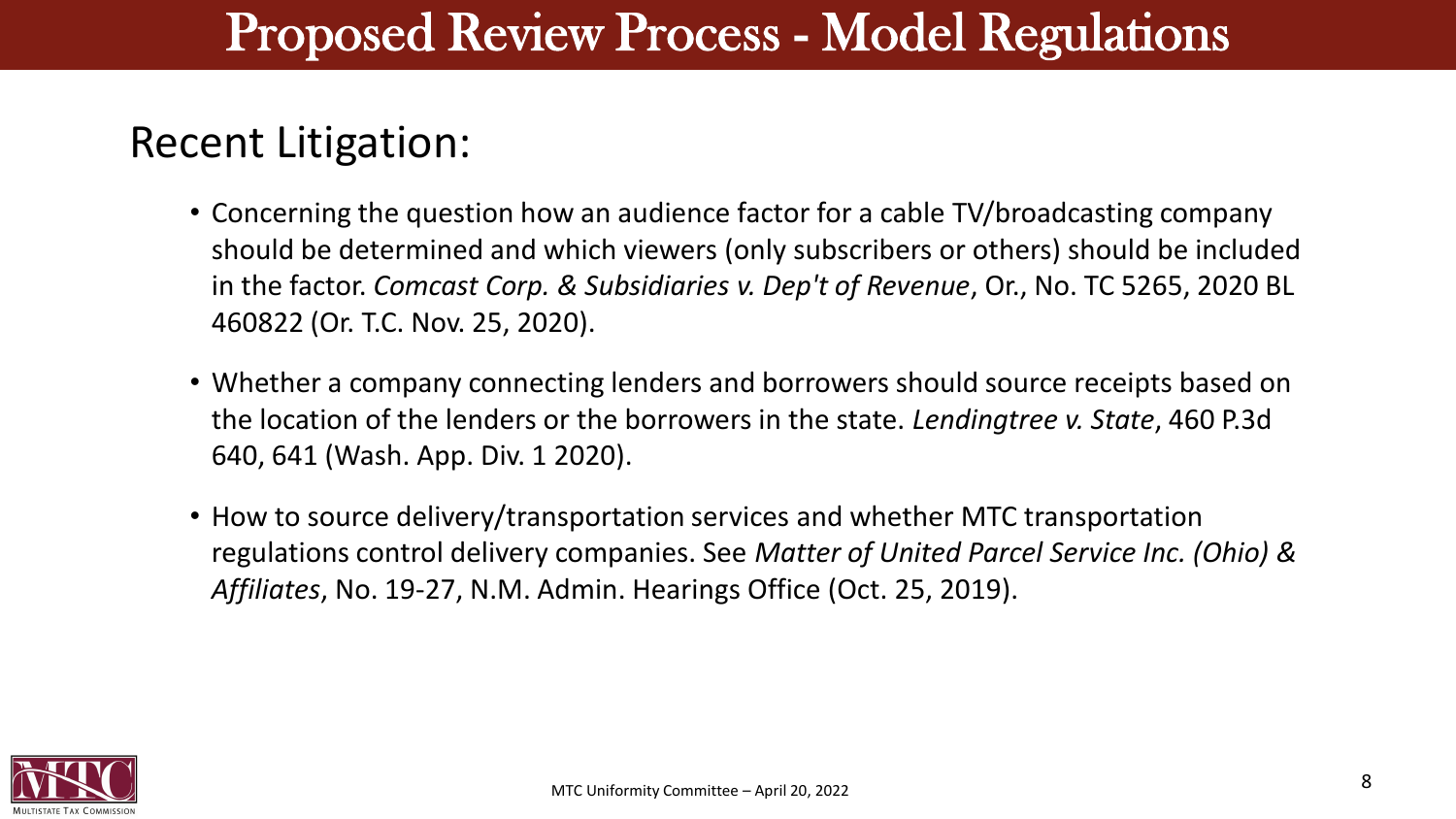#### OECD Pillar 1

February 4, 2022 – issued model rules on economic nexus and revenue sourcing.

- "To determine whether a Covered Group satisfies the nexus test for Amount A in a jurisdiction, it will have to apply the revenue sourcing rules. These rules identify the jurisdiction in which revenue arises for the purposes of Amount A. It does this by identifying the market jurisdiction for a given type of revenue: finished goods, components, services, intangible property, real property, government grants, and noncustomer revenues."
- "The revenue sourcing rules provide a methodology for a Covered Group to use available information to reliably identify the market jurisdiction based on a range of possible indicators, or, in cases where a back-stop is needed, based on an allocation key that is expected to provide a reasonable approximation of the market jurisdiction."
- These allocation keys are used to provide rules that reasonably approximate the source jurisdiction, are administrable, and avoid disputes. As a last resort, in very specific cases, a back-stop rule is provided in order to ensure that no revenue shall be unsourced.

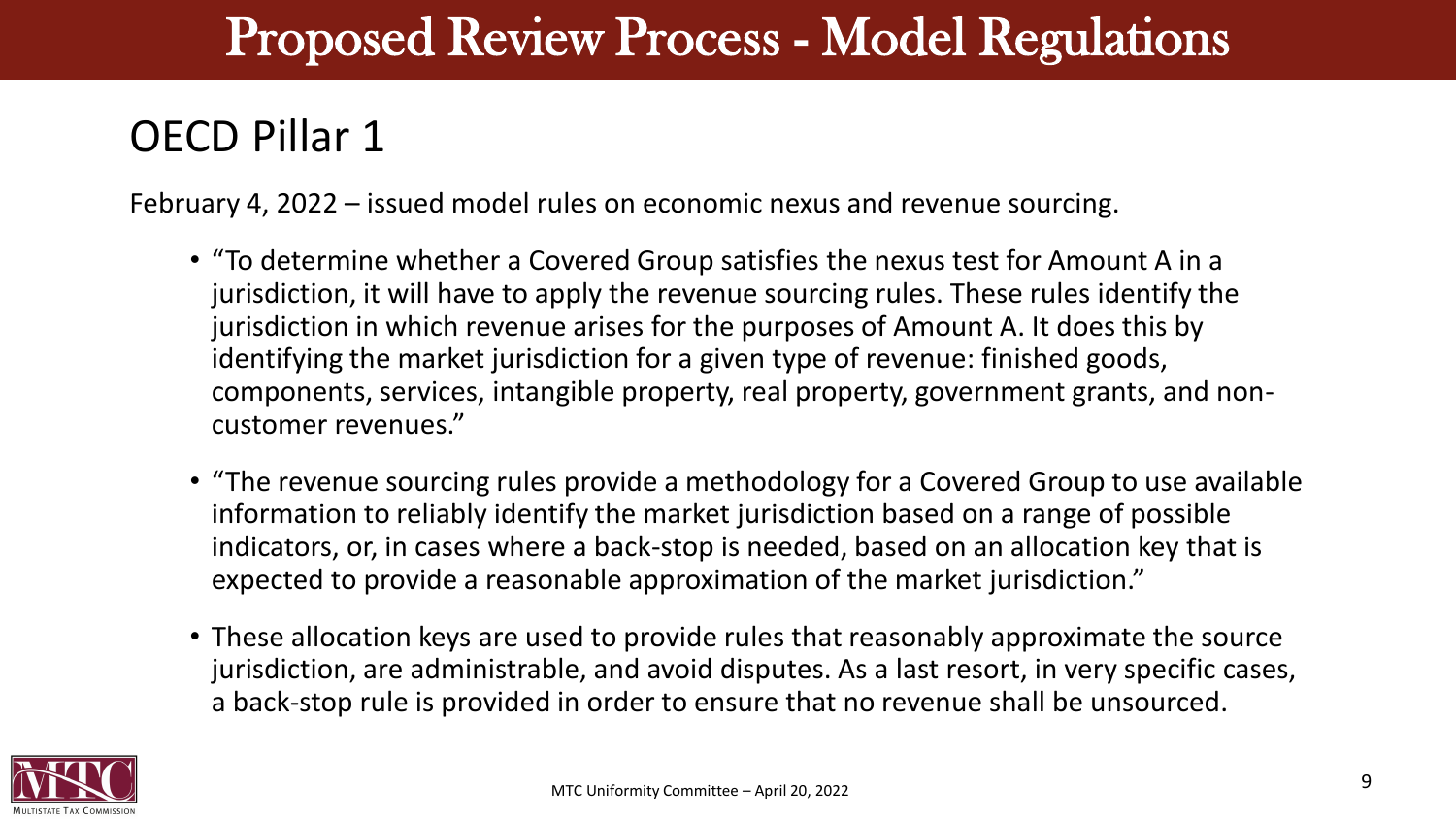#### OECD Pillar 1:

"The revenue sourcing rules will be supported by detailed record-keeping requirements, based on a systemic-level review of the approach taken to revenue sourcing, rather than a requirement to retain and supply information from every transaction to tax administrations. This means showing a clear, intelligent internal control framework demonstrating a Covered Group's conceptual approach to revenue sourcing, how it obtains the necessary data and that it has sound internal checks to monitor the accuracy of that data. These detailed requirements will be further elaborated in the standardised documentation requirements contained in the Model Rules, and will be designed in conjunction with tax administrations and businesses."

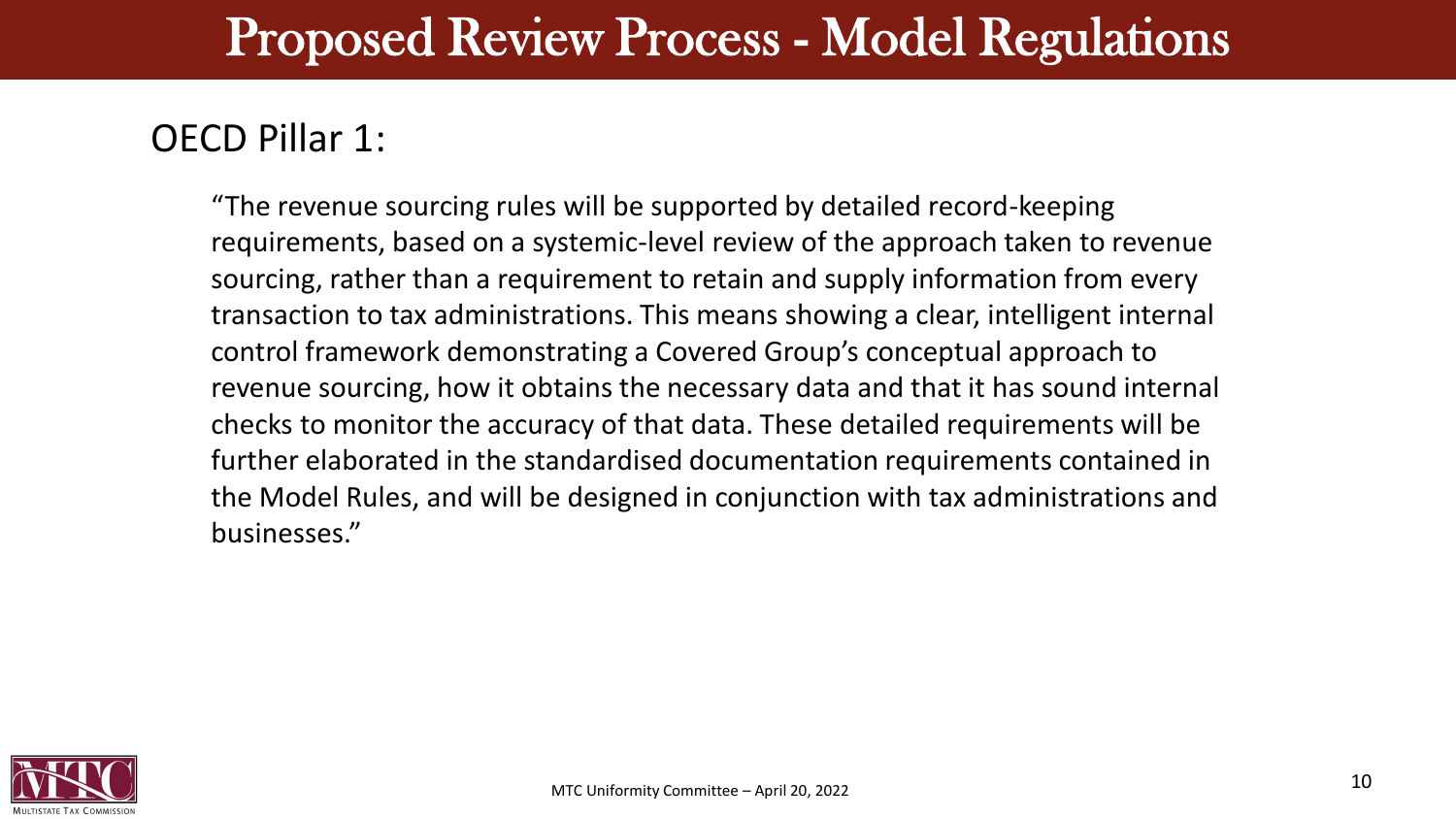#### Some OECD draft articles seem very similar:

EXAMPLE – Art. 8. b. Advertising Services:

i. Revenues derived from a transaction for the provision of online Advertising Services arise in [a Jurisdiction] when the Location of the Viewer of the advertisement is in [a Jurisdiction];

ii. Revenues derived from a transaction for the provision of Advertising Services other than those covered in subparagraph (i) arise in [a Jurisdiction] when the place of display or reception of the advertisement is in [a Jurisdiction].

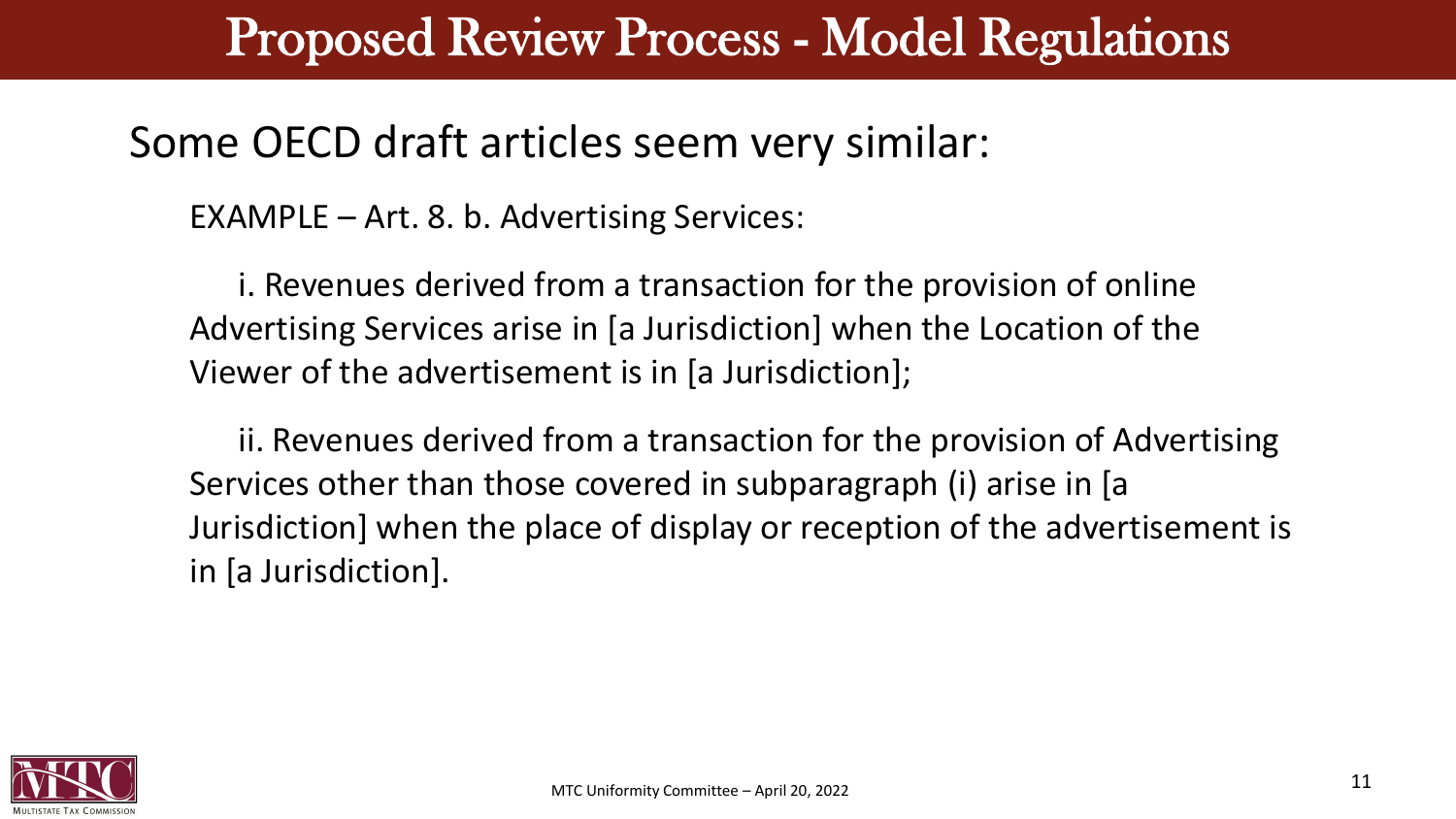#### Some OECD draft articles seem different:

EXAMPLE – Art. 8. c. Online Intermediation Services:

i. Revenues derived from a transaction for the provision of Online Intermediation Services that facilitate the sale or purchase of tangible goods, Digital Goods or Digital Services arise in two places:

a) Half of those Revenues arise in [a Jurisdiction] when the Location of the Purchaser of the tangible goods, Digital Goods or Digital Services is in [a Jurisdiction]; and

b) Half of those Revenues arise in [a Jurisdiction] when the Location of the Seller of the tangible goods, Digital Goods or Digital Services is in [a Jurisdiction].

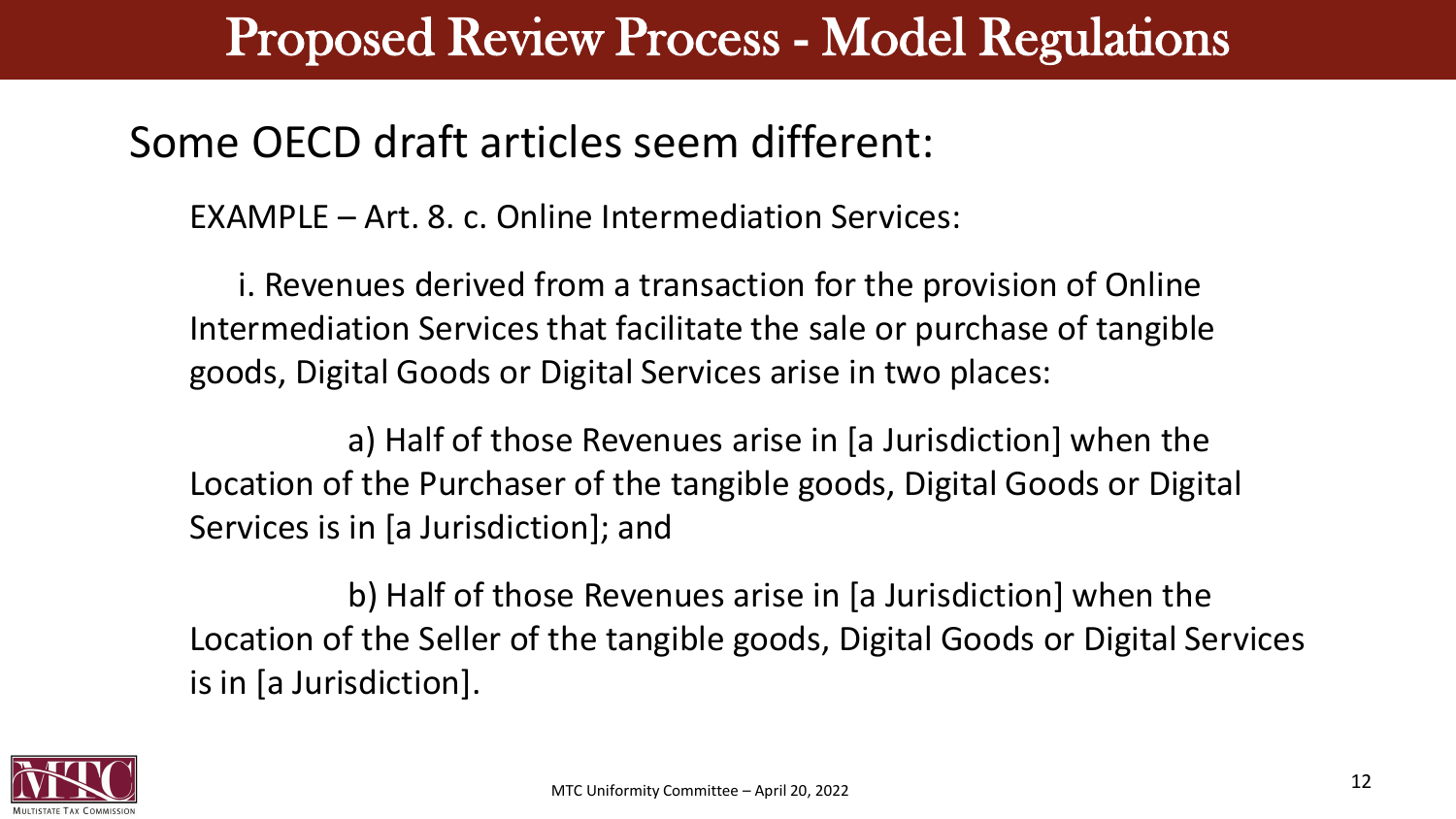#### Revised Proposal –

- Roll out of MTC market-based sourcing training for the states.
- Use the Standing Subcommittee to begin the process of reviewing the regulations and considering updates and conforming changes.
- Have this be a regular process for the foreseeable future to monitor developments and suggest specific projects if necessary.